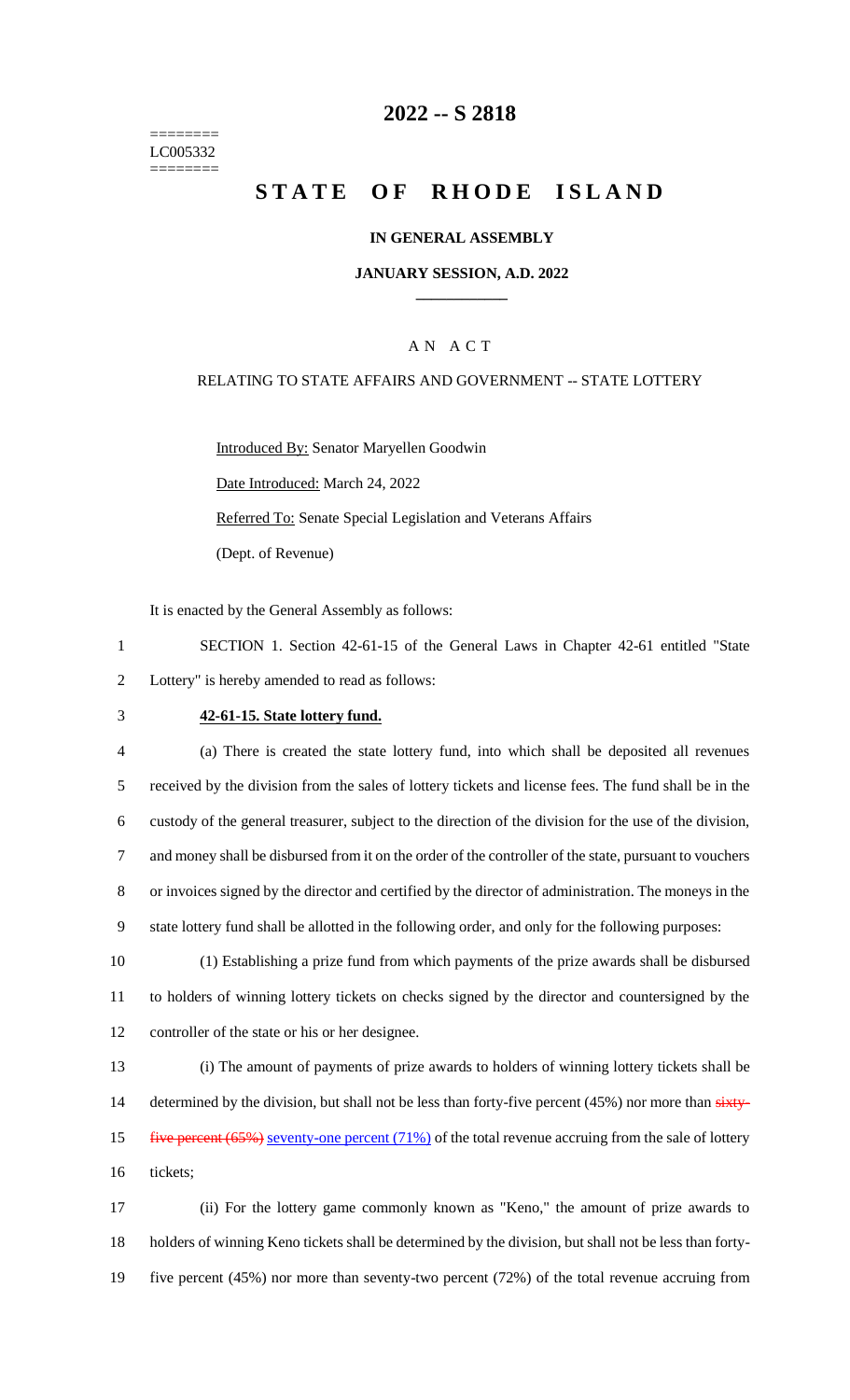the sale of Keno tickets;

 (2) Payment of expenses incurred by the division in the operation of the state lotteries including, but not limited to, costs arising from contracts entered into by the director for promotional, consulting, or operational services, salaries of professional, technical, and clerical assistants, and purchases or lease of facilities, lottery equipment, and materials; provided however, solely for the purpose of determining revenues remaining and available for transfer to the state's general fund, expenses incurred by the division in the operation of state lotteries shall reflect (i) Beginning in fiscal year 2015, the actuarially determined employer contribution to the Employees' Retirement System consistent with the state's adopted funding policy; and (ii) Beginning in fiscal year 2018, the actuarially determined employer contribution to the State Employees and Electing Teachers' OPEB System consistent with the state's adopted funding policy. For financial reporting purposes, the state lottery fund financial statements shall be prepared in accordance with generally accepted accounting principles as promulgated by the Governmental Accounting Standards Board; and

 (3) Payment into the general revenue fund of all revenues remaining in the state lottery 16 fund after the payments specified in subsections  $(a)(1) - (a)(2)$  of this section.

 (b) The auditor general shall conduct an annual post audit of the financial records and operations of the lottery for the preceding year in accordance with generally accepted auditing standards and government auditing standards. In connection with the audit, the auditor general may examine all records, files, and other documents of the division, and any records of lottery sales agents that pertain to their activities as agents, for purposes of conducting the audit. The auditor general, in addition to the annual post audit, may require or conduct any other audits or studies he or she deems appropriate, the costs of which shall be borne by the division.

 (c) Payments into the state's general fund specified in subsection (a)(3) of this section shall be made on an estimated quarterly basis. Payment shall be made on the tenth business day following the close of the quarter except for the fourth quarter when payment shall be on the last business day.

SECTION 2. This act shall take effect upon passage.

======== LC005332 ========